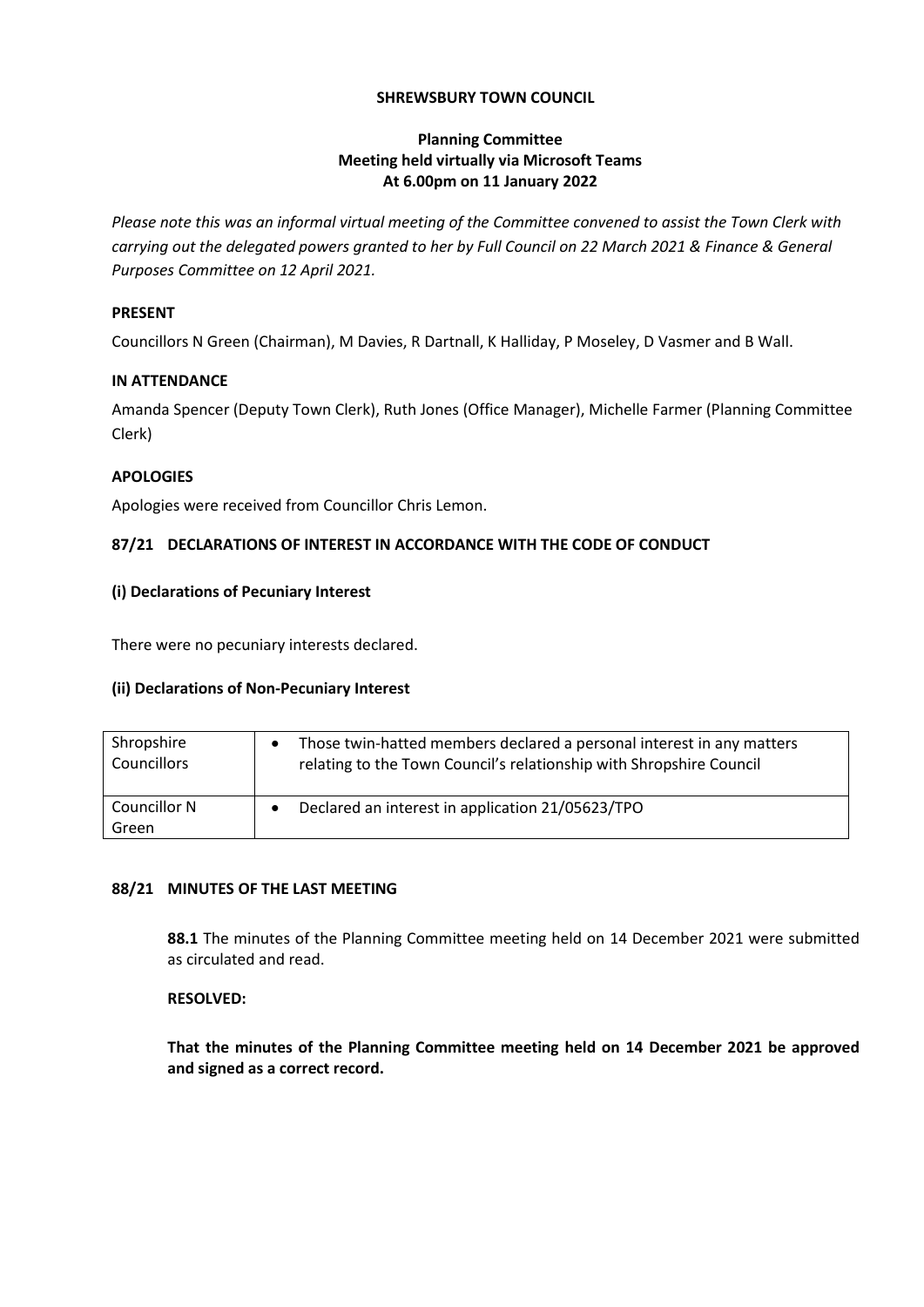### **89.1 21/05565/TPO - 1 Dogpole Court, Shrewsbury – Amendment to the application.**

An amendment had been received from Shropshire Council for this application. The original proposal was to Crown raise branches overhanging 19 Wyle Cop by up to 4m of 1no Scots Pine protected by a TPO. The Committee objected to this application on 14 December 2021, stating that Members respectfully requested that Shropshire Council's Tree Officer visits the site and provides expert assessment and recommendations on the proposed works for the tree. Members fully supported the concerns that had been raised by the landowner.

The Landowner had raised an objection stating he was unaware of the application as the applicant had not approached him regarding the intention to possibly deform the historic and protected tree on his land. He stated that without an explanation of the work requested he did not support the application as the tree is a shelter for varied wildlife.

Shropshire Council contacted the Committee to inform them that the tree officer had been corresponding with the applicant and has asked for amendments to the original proposal. The work being requested (with the tree officer's input) is now:

'To prune back the long branches on the mature pine tree in neighbour's garden to suitable growth points by approx. 3-4m, to bring the coverage of the crown in line with the yew tree below and to balance the crown to be in line with pruning previously done on the other side of 1no Scots Pine protected by the Shrewsbury & Atcham Borough Council (1 & 2 Dogpole Court) Tree Preservation Order 1975 (Ref: SA/74) and to also trim branches by approx. 30 cm to give a bit of clearance around the wall and bring them in line with the rest of the crown of 1no Yew'.

#### **RESOLVED:**

Committee stated that that they were happy with the amendment to the application and agreed to remove their original objection.

#### **90/21 HIGHWAY ORDERS**

#### **90.1 Diversion of footpath on land behind STFC.**

Shropshire Council informed the Committee that an application to divert part of FP UN1/71 Shrewsbury was submitted on 16 August 2021 by the owner of the land over which the footpath runs to allow future development to take place. This footpath runs as a cross field path on a future development plot on which planning has been granted at the outline stage (14/04428/OUT). Although a reserved matters planning application has yet to be submitted, it is nevertheless considered to be in the interests of the landowner to divert the footpath around the edge of the area outlined in the planning application to align more closely to the proposed spine road edge. A small section of footpath will need to be extinguished to facilitate the diversion. The only work required to the proposed new routes will be way marking throughout.

### **NOTED:**

Councillor Dartnall commented that the footpath was in the South Urban Extension and many footpaths have been closed or diverted causing residents to suffer, and she hoped that no further diversions are put in place and cause more disruption for residents. No further comments were made by Committee as this was for noting only.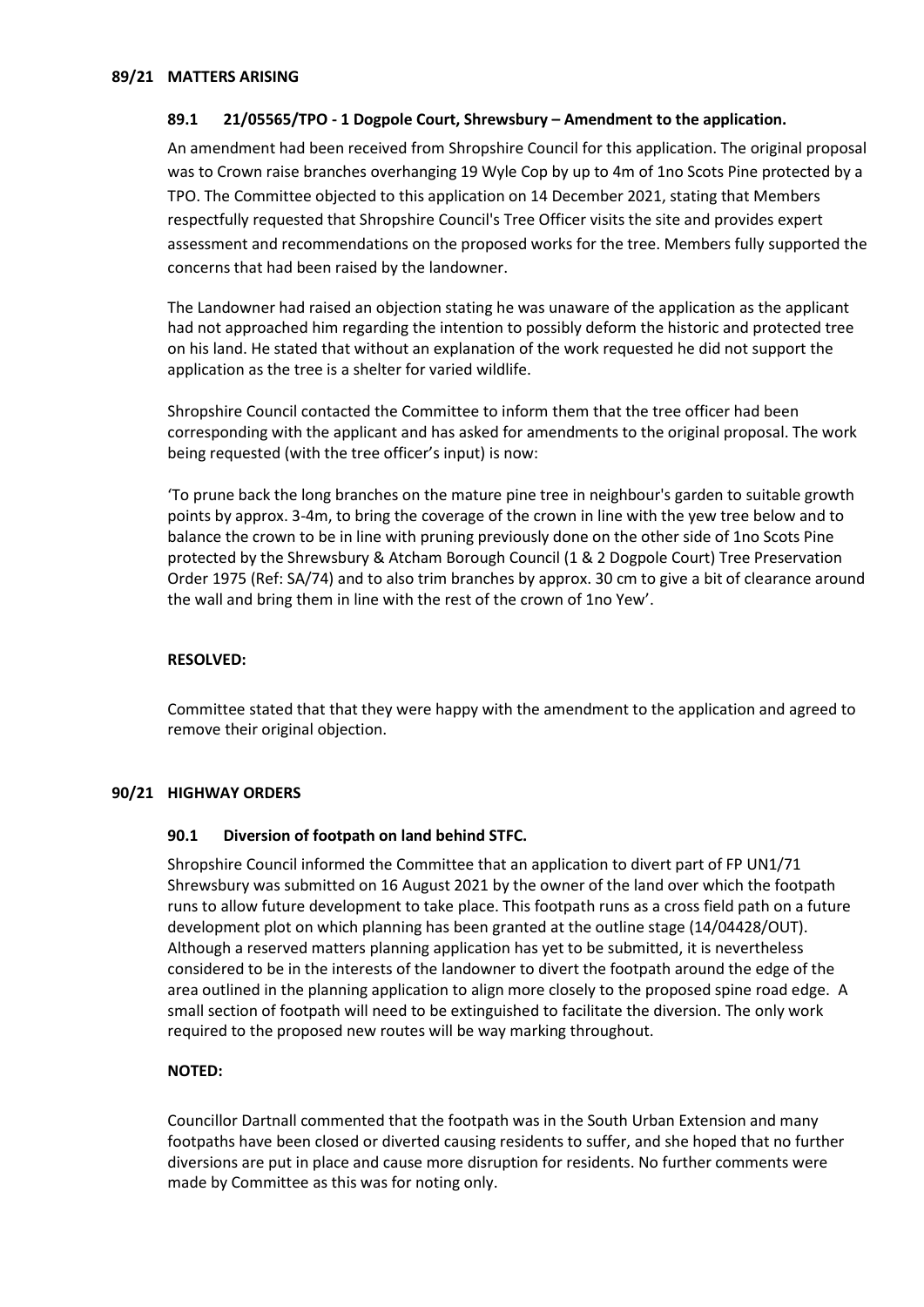# **90.2 Proposed changes to the parking restrictions in the Barker Street area of Shrewsbury**

Shropshire Council proposed to make changes to parking restrictions in Shrewsbury: Barker Street (north east side), Barker Street (south west side), Bridge Street (both sides), St Austin's Street (both sides).

# **RESOLVED:**

No comments were made by the Committee regarding this order. The Chairman requested that the Highways Order be sent out to all Town Councillors in case they wish to make any comments. It was noted that all comments were needed by 14 January 2022.

# **90.3 Proposed changes to the one-way order on St Austin's Street, Shrewsbury.**

Shropshire Council proposed to exempt pedal cycles from the one-way restriction on St Austin's Street, Shrewsbury.

# **RESOLVED:**

Councillor Green commented that the initial signage for this location was incorrect and this Order allows for this error to be corrected. No further comments were made by the Committee regarding this order. The Chairman requested that the Highways Order be sent out to all Town Councillors in case they wish to make any comments. It was noted that all comments were needed by 14 January 2022.

# **90.4 Proposed changes to parking restrictions in Shrewsbury at the following locations:**

Arlington Way, Broughton Road, Castle Approach, Conway Drive, Copthorne Drive, Corporation Lane, Corndon Crescent, Crowmeole Lane, Crowmere Road, Glendower Court, Greenfield Street, Greyfriars Road, Hotspur Street, Kingston Drive, Knightsbridge Close, Levens Drive, London Road, Longden Road (Lay-By), Meadow Farm Drive, Monkmoor Road, Percy Street, Preston Street, Somerby Drive, Southgate Drive, Stanley Lane (Lay-By) and Wenlock Road.

# **RESOLVED:**

No comments were made by the Committee regarding this order. The Chairman requested that the Highways Order be sent out to all Town Councillors in case they wish to make any comments. It was noted that all comments were needed by 13 January 2022.

# **90.5 Diversion of FP 101 Shrewsbury.**

On 27 October 2021, an application to divert part of footpath 101 Shrewsbury was submitted by Aldi Stores Limited. The application had been made to allow for the erection of a new food store, associated car parking, access, landscaping and a substation under planning reference 21/01374/FUL. The diversion will be made under section 257 of the Town & Country Planning act 1990 to allow for this development to take place. The footpath at present runs in a general north westerly direction over an area of scrubland, the footpath if it was to remain on its Definitive line would be directly obstructed by the development. The applicant wished to divert the footpath onto a line running to the south of the development, along a tarmac surfaced path which currently exists on the ground. The new line will continue its links with the Right of Way that runs over the A49. The applicant has been in consultation with the Rights of Way Officer from an early stage and the changes proposed in this document were the result of consultation with Shropshire Council. The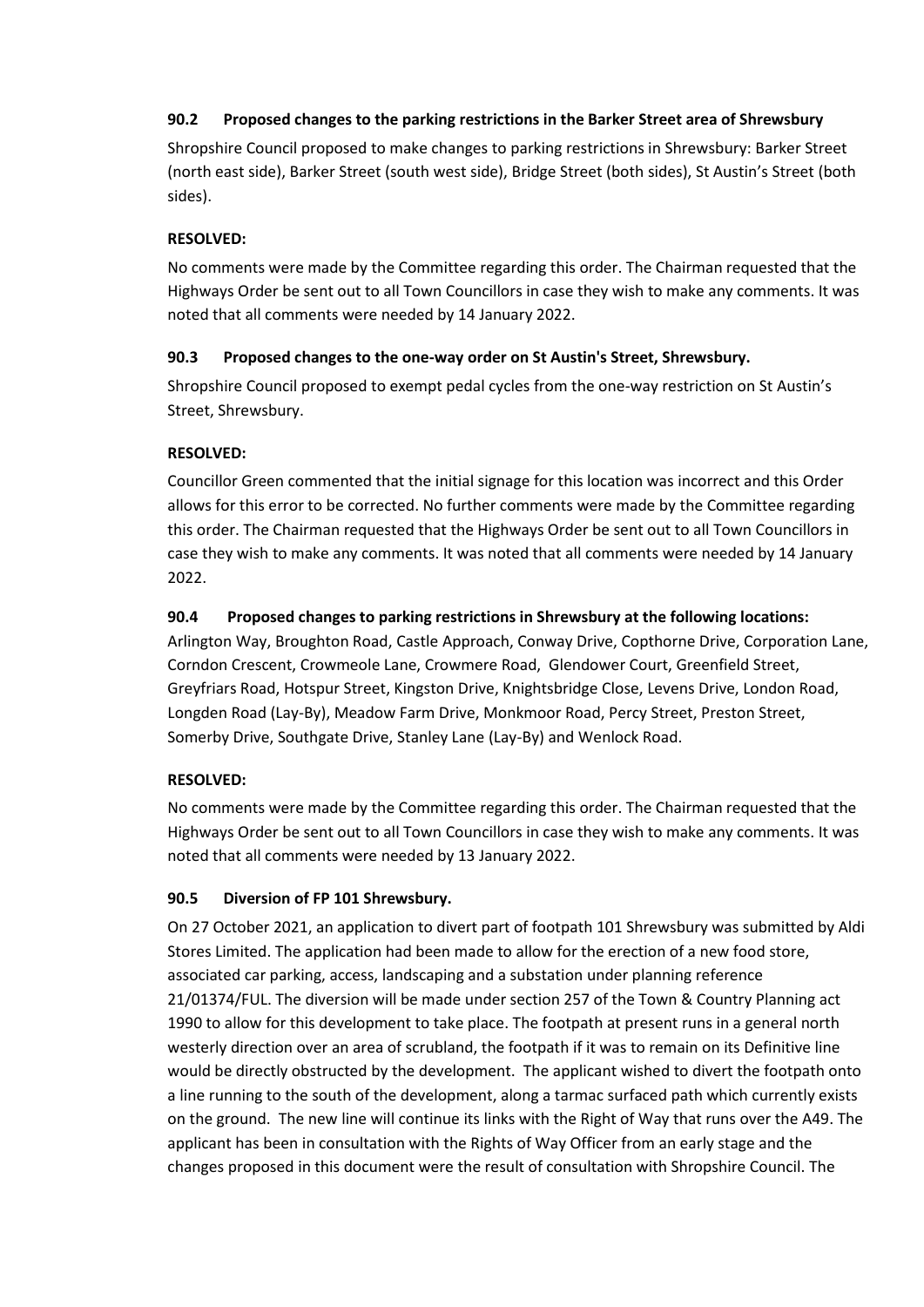applicant in accordance with Shropshire Council's cost schedule will meet the full costs of the order. The applicant will undertake any work required on the new route and will meet any costs required to do this work.

# **RESOLVED**

No comments were made by the Committee regarding this order. The Chairman requested that the Highways Order be sent out to all Town Councillors in case they wish to make any comments. It was noted that all comments were needed by 13 January 2022.

# **90.6 Proposed changes to Parking restrictions in Shrewsbury**

Shropshire Council have made a small modification to the Order which relates to Crowmeole Lane, Shrewsbury.

# **RESOLVED:**

No comments were made by the Committee regarding this order. The Chairman requested that the Highways Order be sent out to all Town Councillors in case they wish to make any comments. It was noted that all comments were needed by 13 January 2022.

# **91/21 TREE PRESERVATION ORDERS**

There were no Tree Preservation Orders for consideration.

# **92/21 PREMISES LICENCE APPLICATIONS**

There were no Premises Licence Applications for consideration.

### **93/21 PLANNING APPLICATIONS**

### **93.1 Schedules of Planning Applications**

The Deputy Town Clerk submitted the schedules of valid planning applications for planning consent for development within the Town Council's area, which had been registered between 4 December 2021 – 4 January 2022.

### **RESOLVED:**

# (i) **That the following comments be submitted to Shropshire Council:**

| 21/05901/COU | Drapers Hall 10 St Marys | Use of ground floor as         | Support with |
|--------------|--------------------------|--------------------------------|--------------|
|              | Place Shrewsbury SY1 1DZ | restaurant and upper floors as | Comment      |
|              |                          | function rooms and hotel with  |              |
|              |                          | hours of operation for meals   |              |
|              |                          | and functions 8am -12.00am     |              |

Whilst the Town Council has no objections to this application, Members request that the applicant looks into the issues raised by the public with regards to noise and disturbance from the usage of the kitchen within the premises.

| Ζ. | 21/05834/FUL | 67 Tilstock Crescent      | Erection of single storey   | No Objection |
|----|--------------|---------------------------|-----------------------------|--------------|
|    |              | Shrewsbury Shropshire SY2 | extension to rear following |              |
|    |              | 6HL                       | removal of existing         |              |
|    |              |                           | conservatory                |              |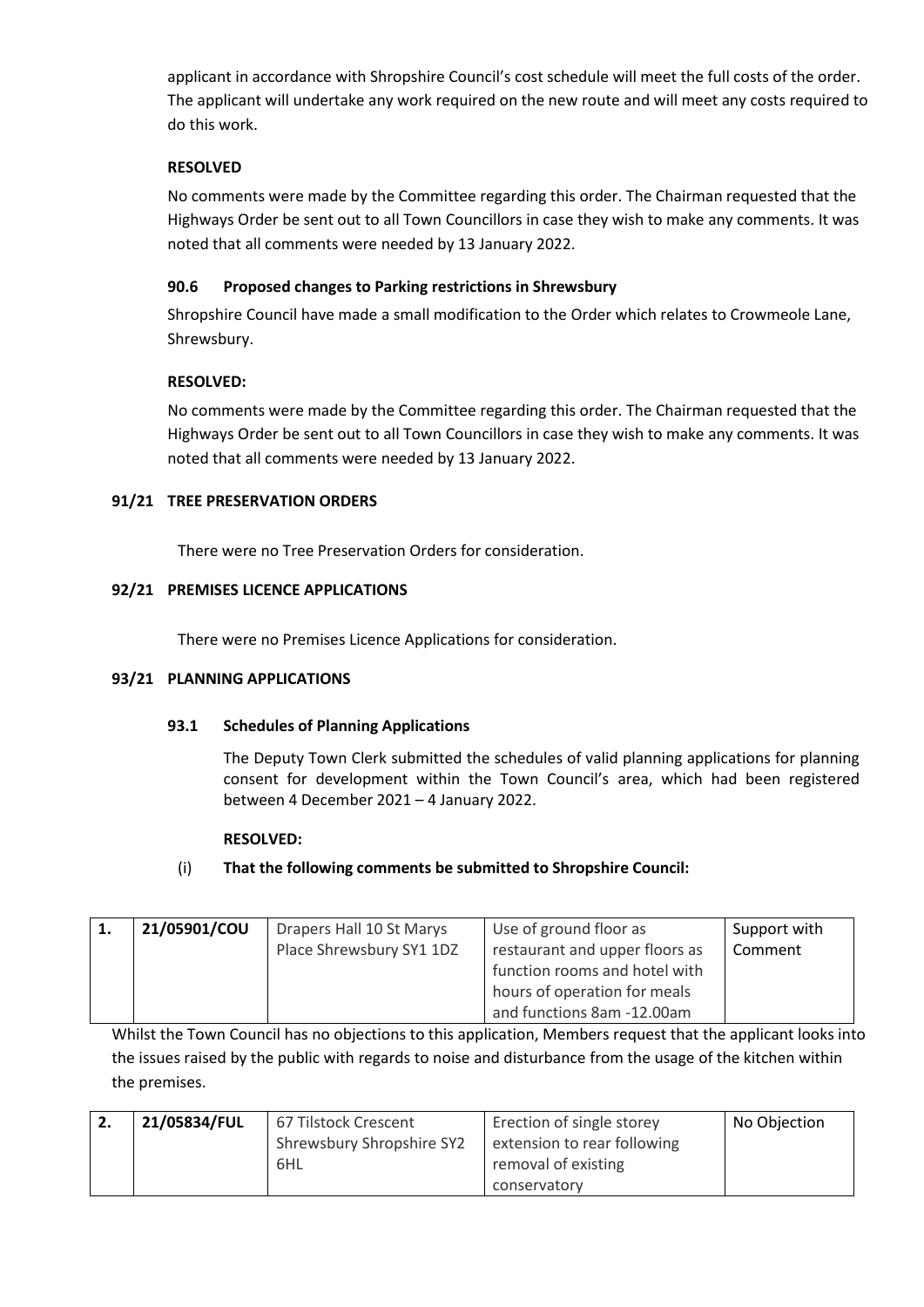| 3. | 21/05878/FUL | 22 Oakley Street<br>Shrewsbury Shropshire SY3<br>7JU                                                                                          | Erection of two storey side<br>extension and single storey rear<br>extension                                                                    | No Objection   |
|----|--------------|-----------------------------------------------------------------------------------------------------------------------------------------------|-------------------------------------------------------------------------------------------------------------------------------------------------|----------------|
| 4. | 21/05779/FUL | <b>Proposed Commercial</b><br>Development Land to The<br>South of Vanguard Way<br><b>Battlefield Enterprise Park</b><br>Shrewsbury Shropshire | Erection of 8No Single storey<br>commercial units B1, B2 and B8<br>use classes with associated<br>external works and access off<br>private road | No Objection   |
| 5. | 21/05578/FUL | 1 St Michaels Gate<br>Shrewsbury SY1 2HL                                                                                                      | Replacement of windows and<br>rear doors with pvcu double<br>glazed windows with white<br>frames                                                | Representation |

Whilst the Town Council does not object to this Planning Application per se, Members raised concerns with regards to the PVCU double glazed windows within a Conservation Area. Members respectfully request that Shropshire Council's Conservation Officer reviews this application and provides an expert assessment on the proposals and suitable recommendations.

| 6. | 21/05906/TCA | 10 Burton Street          | To fell 1No Apple Tree within  | No Objection |
|----|--------------|---------------------------|--------------------------------|--------------|
|    |              | Shrewsbury Shropshire SY1 | Shrewsbury Conservation Area   |              |
|    |              | 2JW                       |                                |              |
| 7. | 21/05829/FUL | 69 Mytton Oak Road        | Conversion of detached garage  | Support with |
|    |              | Shrewsbury SY3 8UQ        | to habitable accommodation;    | Comment      |
|    |              |                           | re-cladding of existing        |              |
|    |              |                           | extension and garage;          |              |
|    |              |                           | elevational alterations to     |              |
|    |              |                           | include insertion of           |              |
|    |              |                           | doors/windows; installation of |              |
|    |              |                           | block paved patio area         |              |

The Town Council has no objections per se to this application but requests that conditions are established which ensures that the new building remains ancillary to the main property and cannot be sold as a separate residence.

| 8. | 21/05822/FUL | 1 The Dana Shrewsbury | Loft conversion with dormer to | No Objection |
|----|--------------|-----------------------|--------------------------------|--------------|
|    |              | Shropshire SY1 2HP    | front elevation and Velux      |              |
|    |              |                       | windows to rear on the         |              |
|    |              |                       | principal elevation roof slope |              |

*Councillor Vasmer joined the meeting*

| 9.  | 21/05820/LBC | 68 Mardol Shrewsbury SY1<br>1PZ            | Erection of a mansard roof and<br>change of use, alterations, and<br>improvements of the upper<br>floors to provide a single<br>dwelling affecting a Grade II<br><b>Listed Building</b> | No Objection |
|-----|--------------|--------------------------------------------|-----------------------------------------------------------------------------------------------------------------------------------------------------------------------------------------|--------------|
| 10. | 21/05819/FUL | 68 Mardol Shrewsbury SY1<br>1PZ            | Erection of a mansard roof and<br>change of use, alterations, and<br>improvements of the upper<br>floors to provide a single<br>dwelling                                                | No Objection |
| 11. | 21/05330/FUL | 60 Penson Way Shrewsbury<br><b>SY1 2BF</b> | Erection of a single storey rear<br>extension to include a flat roof<br>works with 2no sky lights and<br>double French doors opening                                                    | No Objection |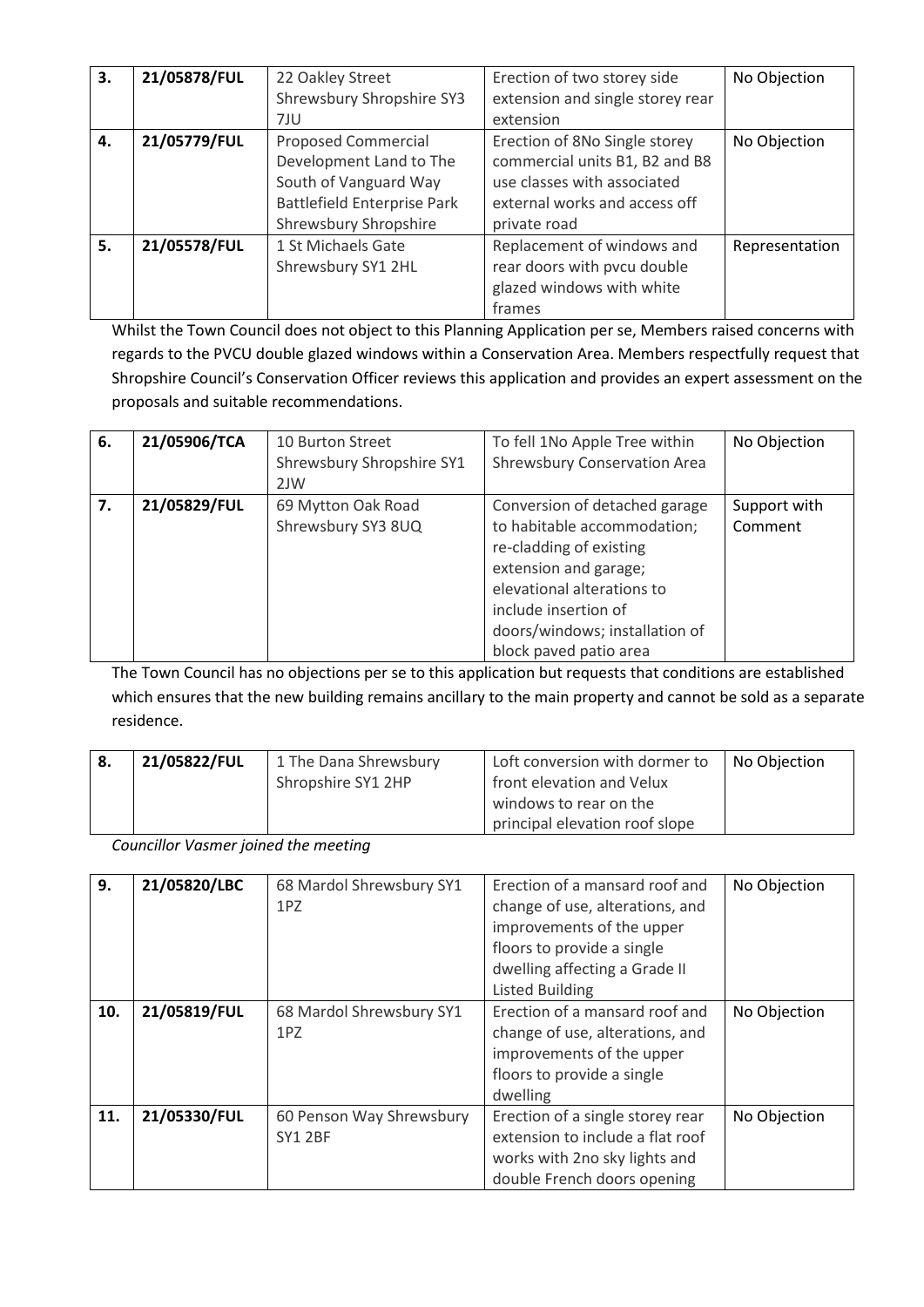|     |              |                                                                    | onto the garden; log burner in<br>lounge                                                                                                                                                                                                                                                                                                                                                                                                                                                                                                            |              |
|-----|--------------|--------------------------------------------------------------------|-----------------------------------------------------------------------------------------------------------------------------------------------------------------------------------------------------------------------------------------------------------------------------------------------------------------------------------------------------------------------------------------------------------------------------------------------------------------------------------------------------------------------------------------------------|--------------|
| 12. | 21/05830/TPO | 26 Havelock Road<br>Shrewsbury SY3 7NE                             | T1 Crown reduce group of one<br>Yew tree and one T2 Holly tree<br>adjacent to drive by<br>approximately 1-2m over entire<br>canopy as discussed. T3 Crown<br>reduce one Holly on side<br>boundary by approximately 1m<br>over entire canopy. protected<br>by Shrewsbury & Atcham<br>Borough Council (26 Havelock<br>Road, Belle Vue, Shrewsbury)<br>Tree Preservation Order 1995<br>(Variation 2003)                                                                                                                                                | No Objection |
| 13. | 21/05743/OUT | Land Off Ellesmere Road<br><b>Hencote Shrewsbury</b><br>Shropshire | A Continuing Care Community<br>(Use class C2) comprising up to<br>182 units of Extra Care and<br>Close Care accommodation<br>with graduated care provision<br>in the form of lodges and<br>apartments; a 75 bed Nursing<br>home and Dementia unit; an<br>amenities building providing<br>supporting care facilities,<br>treatment / therapy rooms,<br>fitness pool, restaurant, small<br>shop, and site management<br>facilities, with open space,<br>communal gardens, nature<br>trails, landscaping, car parking<br>and supporting infrastructure | Deferred     |

The Town Council raised concerns on this outline application. The site appears to be getting bigger and potential traffic issues for local residents is still a major concern. The proposed site is near several Bio-Diversity sites and there were concerns expressed that this development would adversely affect them. There is a proposed Beaver Project in the Old River bed opposite the proposed site and Members want to know if this would be affected by this development. Another concern was the potential view of the proposed development for residents in the location. Members agreed to defer their decision on this application until there have been more comments received from other consultees that have been approached for comment.

| 14. | 21/05794/FUL | 1 Oswell Road Shrewsbury<br>SY2 5YL                        | Erection of two storey side<br>extension and conversion of<br>garage into living space;<br>replacement windows, fascia<br>boards, soffits and barge boards<br>from painted timber to<br>anthracite grey | No Objection |
|-----|--------------|------------------------------------------------------------|---------------------------------------------------------------------------------------------------------------------------------------------------------------------------------------------------------|--------------|
| 15. | 21/05815/TCA | <b>Greenhill East Copthorne</b><br>Road Shrewsbury SY3 8NS | Removal of major dead wood of<br>1No T2 Yew, crown lift over<br>shed by a clearance of 1m,<br>reshape crown by up to 15%,<br>trim back G3 Leylandii Hedge to                                            | Objection    |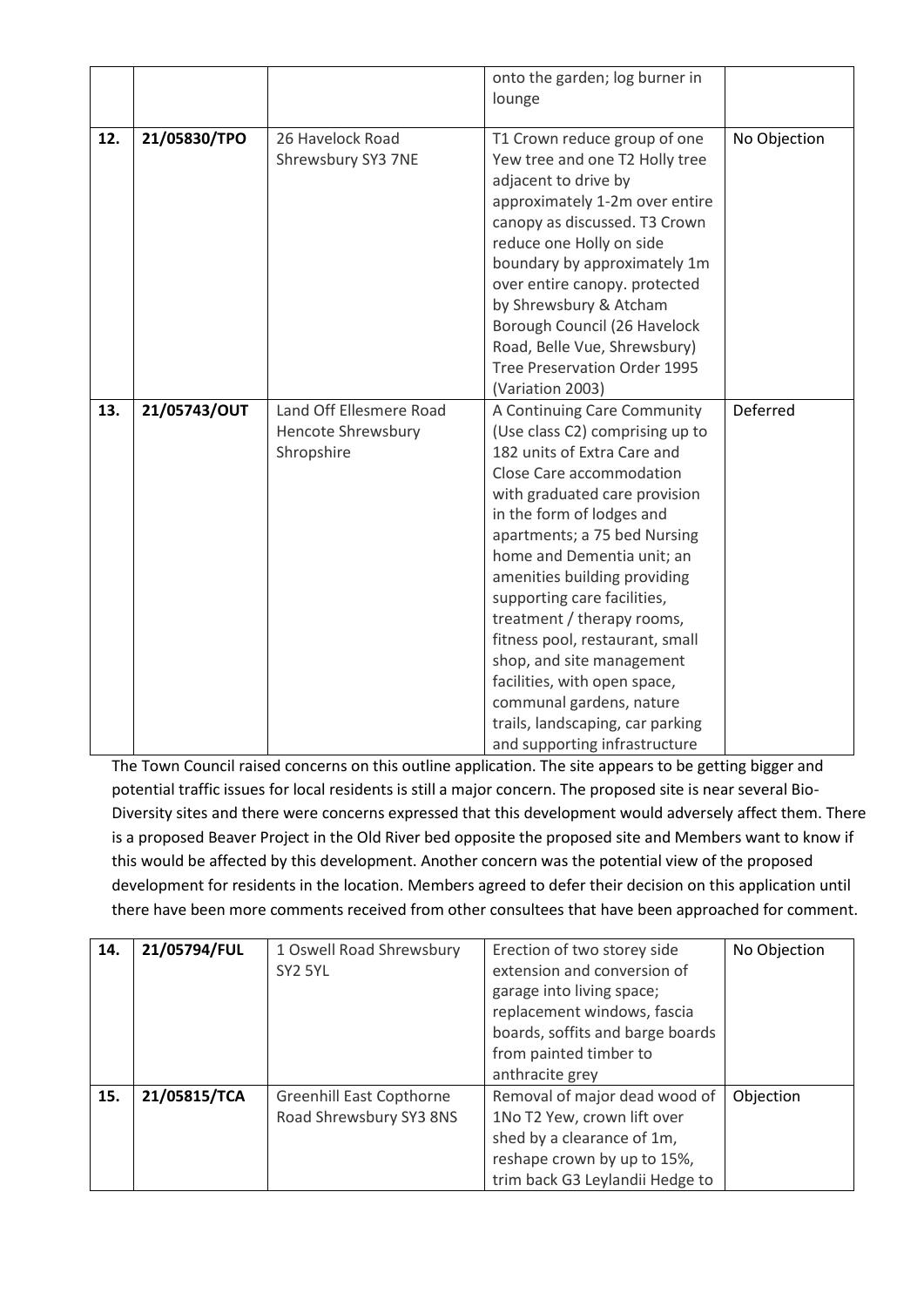|  | old pruning points, fell G4    |  |
|--|--------------------------------|--|
|  | Lawson Cypress x 26, self- set |  |
|  | young Maple saplings and T6    |  |
|  | Tree of heaven (in decline)    |  |
|  | within Shrewsbury              |  |
|  | <b>Conservation Area</b>       |  |

Members object to this application as there are a lot of trees proposed for removal and no reasons provided for the felling of them. Members respectfully request that Shropshire Council's Tree Officer visits the site and provides expert assessment and recommendations.

| 16. | 21/05858/TCA | Mount House 41 - 43 The | Fell 1no Deodar Cedar within | Representation |
|-----|--------------|-------------------------|------------------------------|----------------|
|     |              | Mount Shrewsbury        | Shrewsbury Conservation Area |                |
|     |              | Shropshire SY3 8PP      |                              |                |

Whilst the Town Council does not object to this Planning Application per se, Members respectfully request that Shropshire Council's Tree Officer visits the site and provides expert assessment and recommendations on the felling of the tree.

| 17. | 21/05859/TCA | <b>Sydney Avenue Recreation</b><br><b>Ground Sydney Avenue</b><br>Shrewsbury Shropshire | Various works to 6no Field<br>Maple, 3no London Plane & 1no<br>Beech (See Schedule) within<br>Shrewsbury Conservation Area | No comment<br>$made -$<br>permission<br>granted by<br>Shropshire<br>Council prior to<br>the meeting |
|-----|--------------|-----------------------------------------------------------------------------------------|----------------------------------------------------------------------------------------------------------------------------|-----------------------------------------------------------------------------------------------------|
| 18. | 21/05786/FUL | 92 London Road Shrewsbury<br>SY2 6PN                                                    | Erection of a single storey rear<br>extension                                                                              | No Objection                                                                                        |
| 19. | 21/05703/TCA | 20 Bishop Street<br>Shrewsbury SY2 5HA                                                  | To dismantle and remove 1No<br>cherry tree, to ground level<br>within Shrewsbury<br><b>Conservation Area</b>               | Representation                                                                                      |

Members respectfully request that Shropshire Council's Tree Officer visits the site and provides expert assessment and recommendations on the felling of the tree and to confirm if the removal of the tree is necessary or if pruning would be a better course of action.

| 20. | 21/05728/FUL | 3-6 Corporation Gardens | Application under Section 73a    | Support with |
|-----|--------------|-------------------------|----------------------------------|--------------|
|     |              | Corporation Lane        | of the Town and Country          | Comment      |
|     |              | Shrewsbury SY1 2PE      | Planning Act for the erection of |              |
|     |              |                         | carport with home gym / studio   |              |
|     |              |                         | above (retrospective)            |              |

The Town Council has no objections per se to this application but requests that conditions are established which ensures that the new building remains ancillary to the main property and cannot be sold as a separate residence.

| 21. | 21/05742/FUL | The Poplars 7 Butler Road<br>Shrewsbury SY3 7AJ | Erection of a 2-bay garage | No Objection |
|-----|--------------|-------------------------------------------------|----------------------------|--------------|
|     |              |                                                 |                            |              |

Some concerns were raised over this application as it appears to be quite a substantial garage within the Conservation Area and the potential visual impact it would have in this area. Other comments were made stating that this was already a large property and they didn't feel this proposed build would be a visual issue.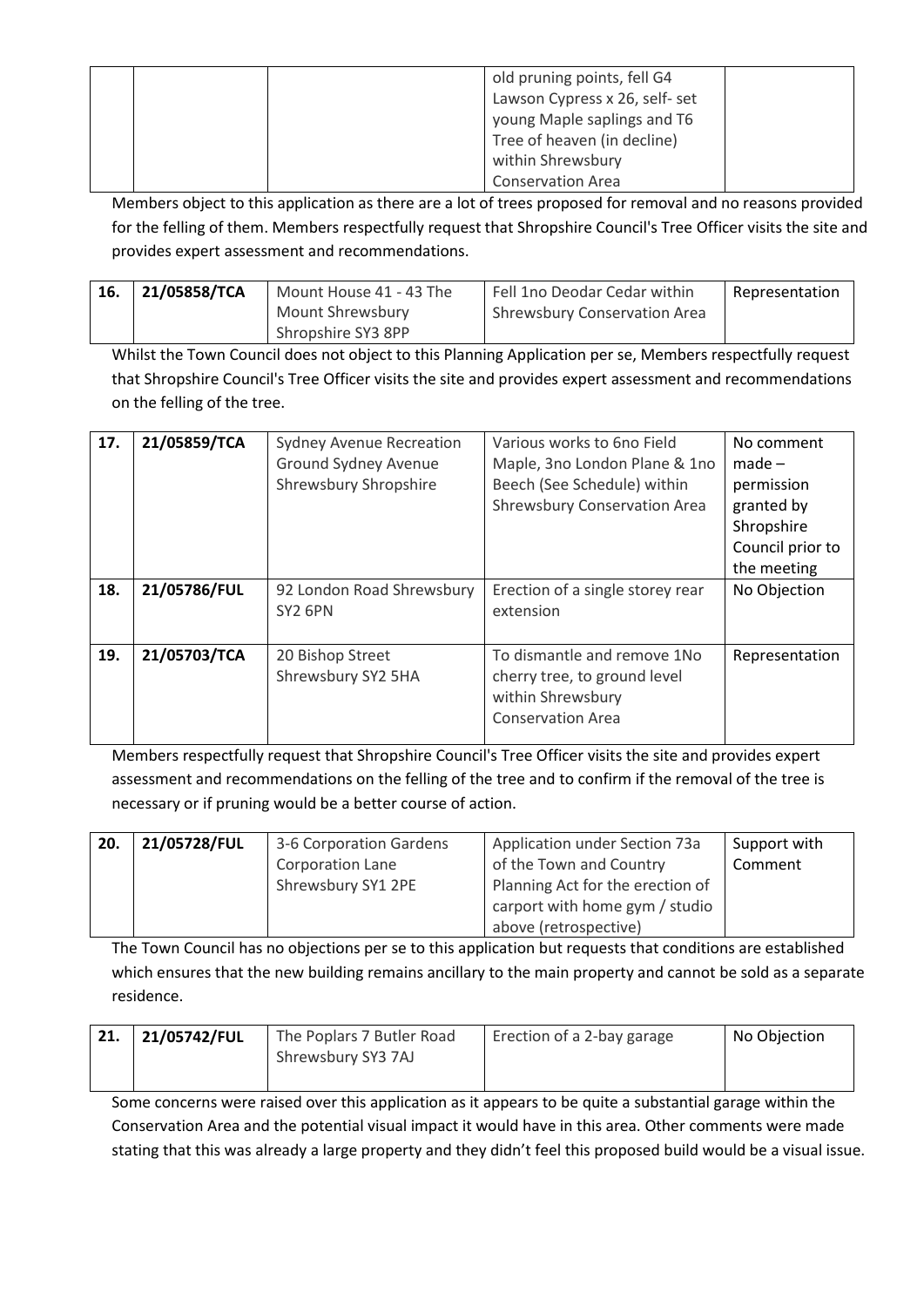As there was a difference of opinion, Members voted as to whether or not they were against raising an objection to the application.

| <b>Councillor Davies</b>   | Against an Objection |
|----------------------------|----------------------|
| <b>Councillor Dartnall</b> | Against an objection |
| Councillor Green           | Against an objection |
| <b>Councillor Halliday</b> | Against an objection |
| <b>Councillor Vasmer</b>   | For an objection     |
| <b>Councillor Wall</b>     | Against an objection |

Following the vote, it was agreed that The Town Council raise no objections to this application but respectfully request that Shropshire Council's Conservation Officer provides their expert advice on this application.

| 22. | 21/05733/FUL | 51 Portland Crescent<br>Shrewsbury SY2 5NJ        | Erection of single storey rear<br>and side flat roof extension,<br>conversion of existing garage to<br>form new home office and<br>utility with new pitched roof<br>over for storage,<br>reconfiguration of main<br>entrance and formation of<br>additional off - street parking | No Objection            |
|-----|--------------|---------------------------------------------------|----------------------------------------------------------------------------------------------------------------------------------------------------------------------------------------------------------------------------------------------------------------------------------|-------------------------|
| 23. | 21/05714/FUL | 124 Hereford Road Belle<br>Vue Shrewsbury SY3 7RA | Erection of single storey rear<br>extension, construction of 3No.<br>dormers and detached garage<br>with home office                                                                                                                                                             | Support with<br>Comment |

The Town Council has no objections per se to this application but requests that conditions are established which ensures that the new building remains ancillary to the main property and cannot be sold as a separate residence.

*Councillor Green left the meeting. Councillor Davies stood in as Vice Chairman.*

| 24. | 21/05623/TPO | Shrewsbury School Ashton | Fell 1no Lime protected by The | Support with |
|-----|--------------|--------------------------|--------------------------------|--------------|
|     |              | Road Shrewsbury SY3 7BA  | Shrewsbury Borough Council     | Comment      |
|     |              |                          | (Kingsland No 3) Tree          |              |
|     |              |                          | Preservation Order 1969 (Ref:  |              |
|     |              |                          | SA/50                          |              |

The Town Council has no objections per se to this application but asks that if the tree is removed a replacement tree should be planted.

*Councillor Green re-joined the meeting.*

| 25. | 21/05538/TPO | 14 Copthorne Gardens | Crown lift by approximately 3m | No Objection |
|-----|--------------|----------------------|--------------------------------|--------------|
|     |              | Shrewsbury SY3 8TQ   | and remove dead and rubbing    |              |
|     |              |                      | branches of 1no Lime protected |              |
|     |              |                      | by The Shrewsbury Borough      |              |
|     |              |                      | Council (Shelton Road) Tree    |              |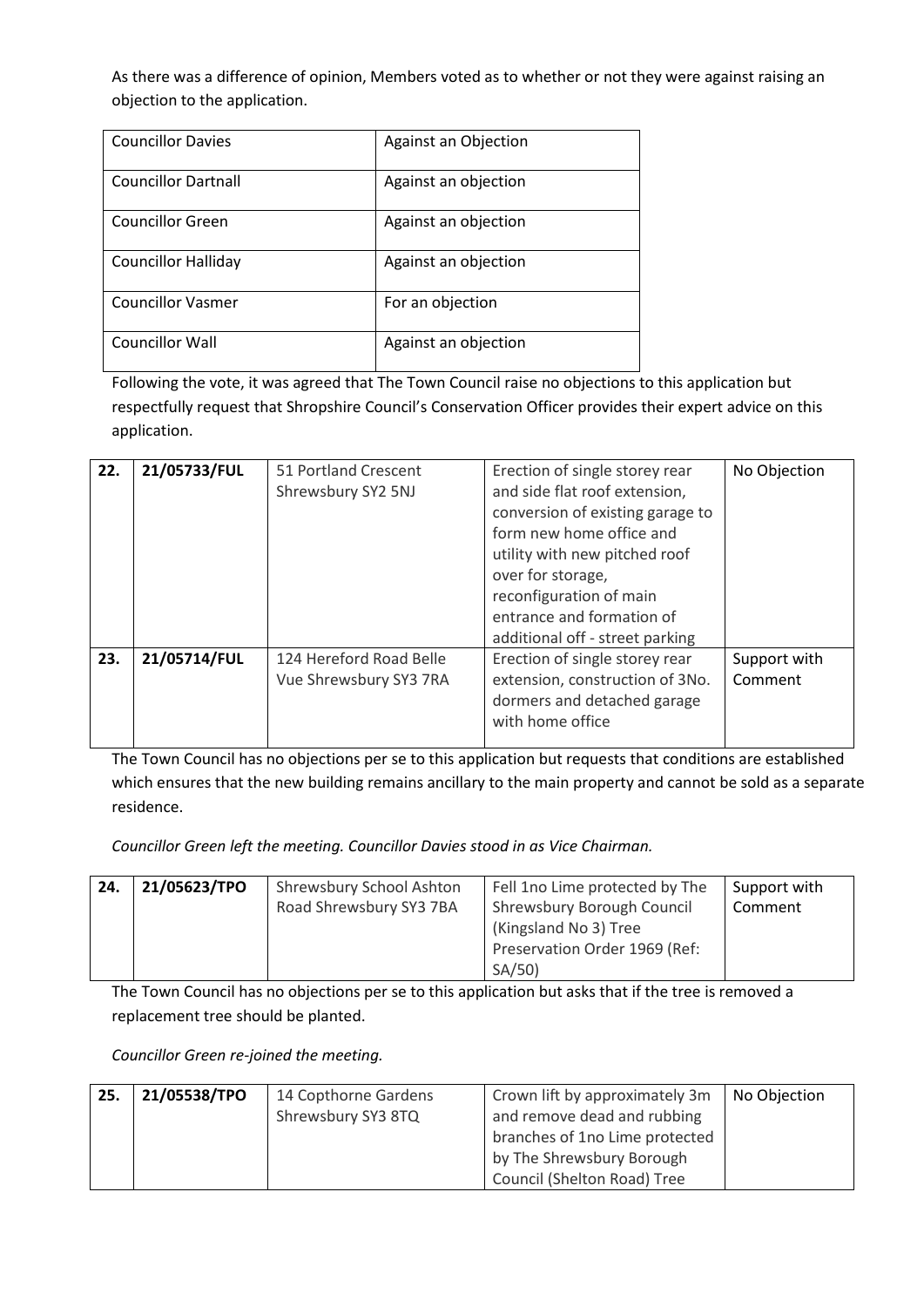|     |              |                                                                                                 | Preservation Order 1971 (Ref:<br>SA/59                                                                                                |           |
|-----|--------------|-------------------------------------------------------------------------------------------------|---------------------------------------------------------------------------------------------------------------------------------------|-----------|
| 26. | 21/05774/TPO | Unit 12 Nine Bridges<br><b>Business Park Harlescott</b><br>Lane Shrewsbury Shropshire<br>SY13AS | Removal of 8no Oak (T36-T43)<br>protected by the SABC<br>(Battlefield Way & Harlescott<br>Lane, Shrewsbury) TPO 2006<br>(Ref: SA/425) | Objection |

The Town Council strongly object to this application. The feature of the avenue needs to be retained and there is no justified reason for the removal of 8 Oak trees. It would appear that some trees and hedgerows have already been removed from this location. We strongly request that Shropshire Council Tree Officer investigates this application to determine if the removal of the Oak Trees is justified and if plans could be altered to save the trees being removed. Members also asked if it would be possible for a Stop notice to be placed on the site until all planning applications for this area have been granted to stop any further unnecessary removals on the site.

| 27. | 21/05643/ADV | 1 Battlefield Road<br>Shrewsbury Shropshire SY1<br>4AN  | Erect ad display 5No. internally<br>illuminated fascia signs and 1No<br>internally illuminated<br>freestanding totem sign       | No Objection            |
|-----|--------------|---------------------------------------------------------|---------------------------------------------------------------------------------------------------------------------------------|-------------------------|
| 28. | 21/05642/FUL | <b>British Telecom Town Walls</b><br>Shrewsbury SY1 1TY | Installation of 9No Derived Air<br>Concentrators (DAC) units<br>outside the ground floor west<br>elevation and a security fence | Support with<br>Comment |

Whilst the Town Council has no objections per se to this application, Members fully support the comments made by neighbouring properties and request that a Noise Assessment is completed to ensure that any potential noise from the units is within the recommended guidelines. Members also commented that a Flood Risk assessment may be necessary in this location.

| 29. | 21/05652/FUL | 12 Claremont Place<br><b>Claremont Hill Shrewsbury</b><br>Shropshire SY1 1RG | Installation of additional<br>windows and balcony to front<br>elevation and the external<br>cladding                                                | No Objection |
|-----|--------------|------------------------------------------------------------------------------|-----------------------------------------------------------------------------------------------------------------------------------------------------|--------------|
| 30. | 21/05650/FUL | 10 Henry Close Shrewsbury<br>SY1 3TJ                                         | Erection of single storey<br>building to provide secure<br>overnight parking for company<br>vehicles                                                | No Objection |
| 31. | 21/05639/FUL | 25 Kenwood Drive<br>Shrewsbury SY3 8SZ                                       | Erection of single storey side<br>extension                                                                                                         | No Objection |
| 32. | 21/05624/FUL | 23 Hodgkinson Walk<br>Shrewsbury Shropshire SY1<br>3RS                       | Erection of single storey<br>extension to front to form<br>porch and additional living<br>space                                                     | No Objection |
| 33. | 21/05356/LBC | 8 Swan Hill Shrewsbury SY1<br>1NQ                                            | Installation of a new cast iron<br>downpipe and hopperhead to<br>be fitted to the front elevation<br>affecting a Grade II Listed<br><b>Building</b> | No Objection |